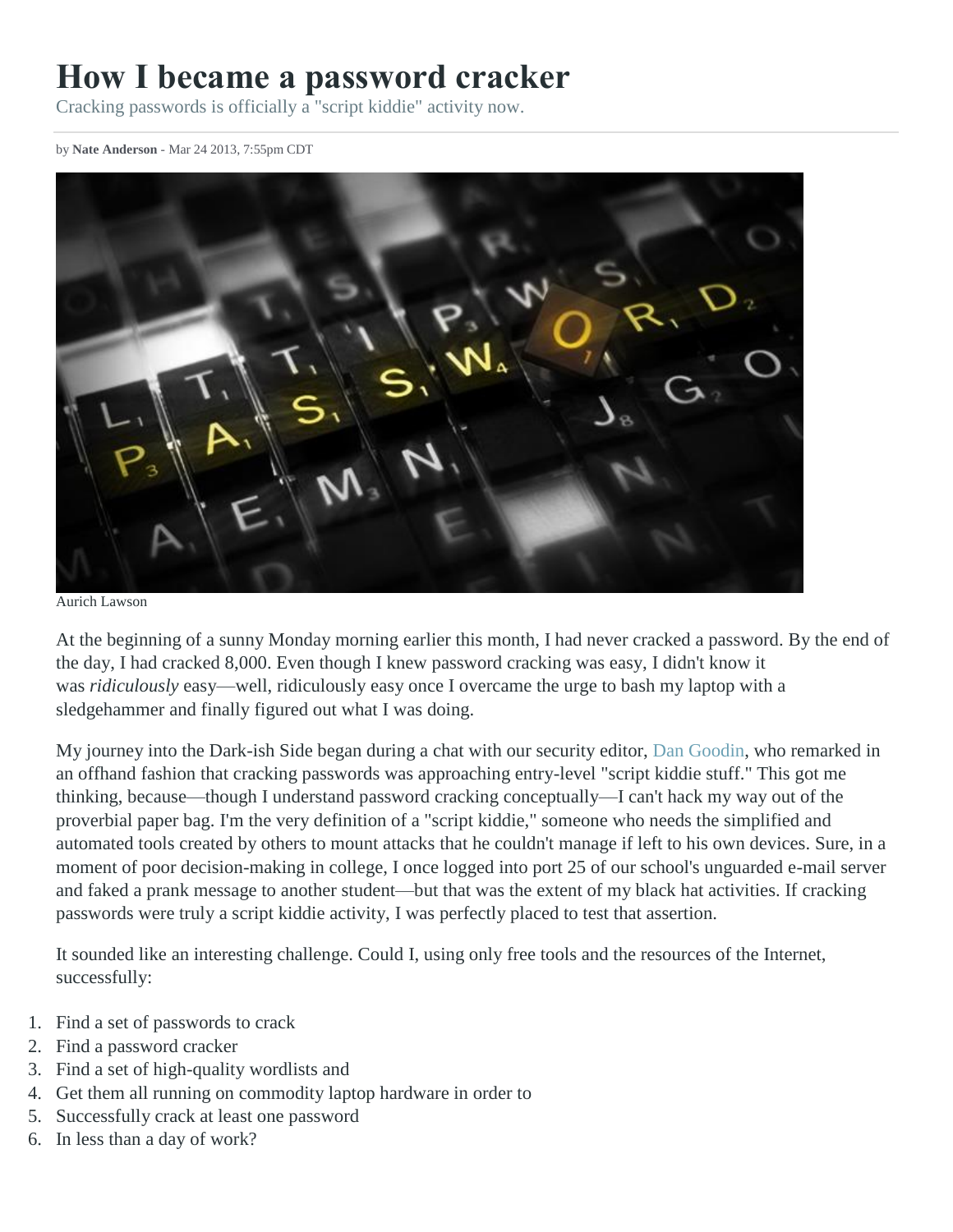I could. And I walked away from the experiment with a visceral sense of password fragility. Watching your own password fall in less than a second is the sort of online security lesson everyone should learn at least once—and it provides a free education in how to build a better password.



My not-particularly-l33t cracking setup: a 2012 Core i5 MacBook Air and a Terminal window. The five columns of text in the Terminal window are a small subset of the hashes I cracked by day's end.

## **"Password recovery"**

And so, with a cup of tea steaming on my desk, my e-mail client closed, and some Arvo Pärt playing through my headphone, I began my experiment. First I would need a list of passwords to crack. Where would I possibly find one?

Trick question. This is the Internet, so such material is practically lying around, like a shiny coin in the gutter, just begging you to reach down and pick it up. Password breaches are legion, and entire forums exist for the sole purpose of sharing the breached information and asking for assistance in cracking it.

Dan suggested that, in the interest of helping me get up to speed with password cracking, I start with one particular easy-to-use forum and that I begin with "unsalted" MD5-hashed passwords, which are straightforward to crack. And then he left me to my own devices. I picked a 15,000-password file called MD5.txt, downloaded it, and moved on to picking a password cracker.

Password cracking isn't done by trying to log in to, say, a bank's website millions of times; websites generally don't allow many wrong guesses, and the process would be unbearably slow even if it were possible. The cracks always take place offline after people obtain long lists of "hashed" passwords, often through hacking (but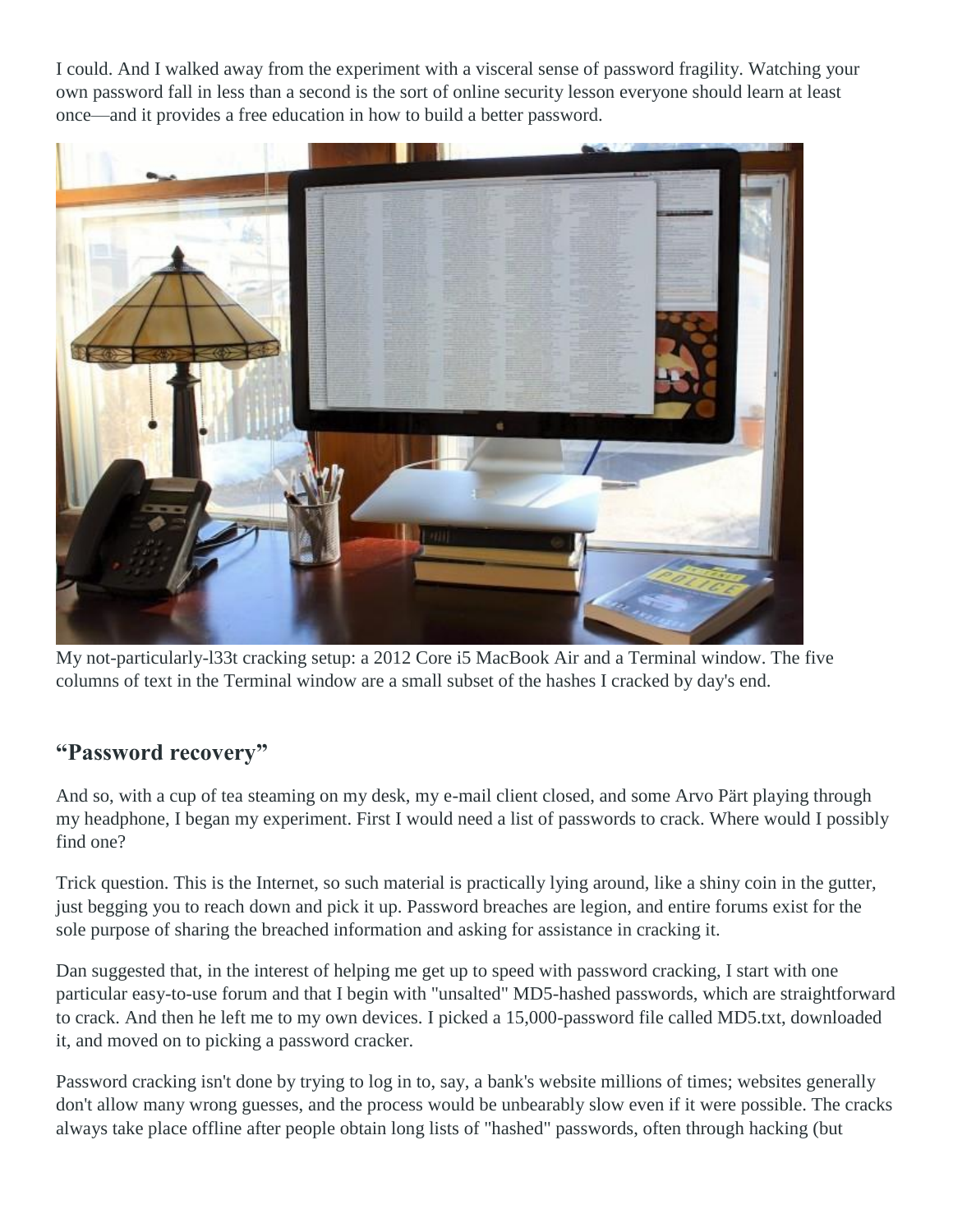sometimes through legal means such as a security audit or when a business user forgets the password he used to encrypt an important document).

Hashing involves taking each user's password and running it through a one-way mathematical function, which generates a unique string of numbers and letters called the hash. Hashing makes it difficult for an attacker to move from hash back to password, and it therefore allows websites to safely (or "safely," in many cases) store passwords without simply keeping a plain list of them. When a user enters a password online in an attempt to log in to some service, the system hashes the password and compares it to the user's stored, pre-hashed password; if the two are an exact match, the user has entered the correct password.

For instance, hashing the password "arstechnica" with the MD5 algorithm produces the hashc915e95033e8c69ada58eb784a98b2ed. Even minor changes to the initial password produce completely different results; "ArsTechnica" (with two uppercase letters)

becomes1d9a3f8172b01328de5acba20563408e after hashing. Nothing about that second hash suggests that I am "close" to finding the right answer; password guesses are either exactly right or fail completely.

Prominent password crackers with names like [John the Ripper](http://www.openwall.com/john/) and [Hashcat](http://hashcat.net/hashcat/) work on the same principle, but they automate the process of generating attempted passwords and can hash billions of guesses a minute. Though I was aware of these tools, I had never used one of them; the only concrete information I had was that Hashcat was blindingly fast. This sounded perfect for my needs, because I was determined to crack passwords using only a pair of commodity laptops I had on hand—a year-old Core i5 MacBook Air and an ancient Core 2 Duo Dell machine running Windows. After all, I was a script kiddie—why would I have access to anything more?

I started on the MacBook Air, which meant that I had got to use the 64-bit, command-line version of Hashcat rather than the Windows graphical interface. Now, far be it from me to sling mud at command line lovers, who like to tell me endless stories about how they can pipe sed through awk and thengrep the whole thing about 50 times more quickly than those poor schlubs clicking their mice on pretty icons and menus. I believe them, but I still prefer a GUI when trying to figure out the many options of a complex new program—and Hashcat certainly fit the bill.

Still, this was *for science*, so I downloaded Hashcat and jumped into Terminal. Hashcat doesn't include a manual, and I found no obvious tutorial (the program does have a wiki, as I learned later). Hashcat's own help output isn't the model of clarity one might hope for, but the basics were clear enough. I had to instruct the program which attack method to use, then I had to tell it which algorithm to use for hashing, and then I had to point it at my MD5.txt file of hashes. I could also assign "rules," and there were quite a few options to do with creating masks. Oh, and wordlists—they were an important part of the process, too. Without a GUI and without much in the way of instruction, getting Hashcat to run took the best part of a frustrating hour spent tweaking lines like this:

```
./hashcat-cli64.app MD5.txt -a 3 -m 0 -r perfect.rule
```
The above line was my attempt to run Hashcat against my MD5.txt collection of hashes using attack mode 3 ("brute force") and hashing method 0 (MD5) while applying the "perfect.rule" variations. This turned out to be badly misguided. For one thing, as I later learned, I had managed to parse the syntax of the command line incorrectly and had the "MD5.txt" entry in the wrong spot. And brute force attacks don't accept rules, which only operate on wordlists—though they do require a host of other options involving masks and minimum/maximum password lengths.

This was a bit much to muddle through with command-line switches. I embraced my full script kiddie-ness and switched to the Windows laptop, where I installed Hashcat and its separate graphical front end. With all options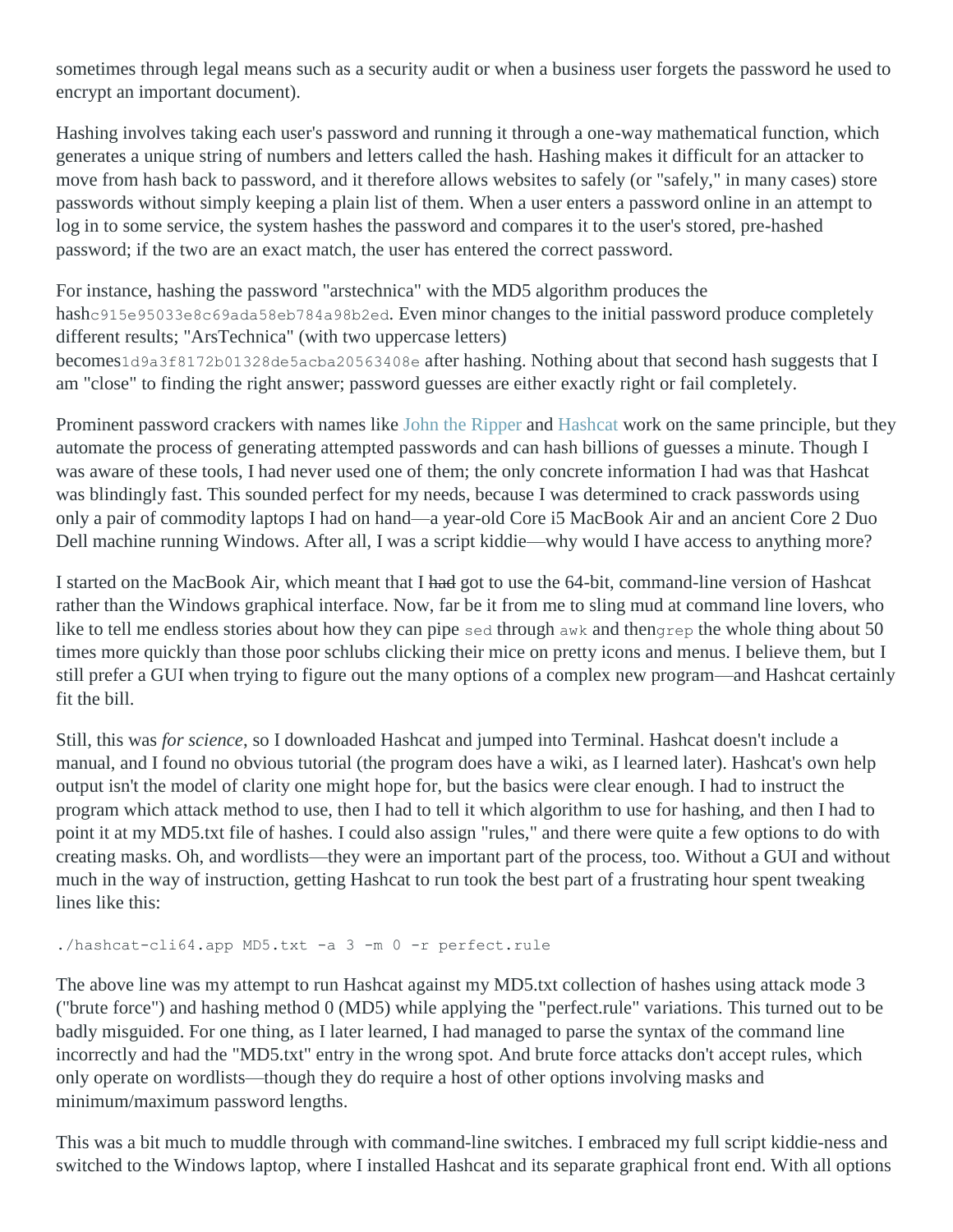accessible by checkboxes and dropdowns, I could both see what I needed to configure and could do so without generating the proper command line syntax myself. Now, I was gonna crack some hashes!

| Country<br><b>Service Construction</b><br>the party and the second control of the control of the control of the control of the control of the control of |                                                                                                                                                                                                                                                                                                                                                      |                                                                                                                                                                                                                                                                                                                                                                                                                                                                             |
|----------------------------------------------------------------------------------------------------------------------------------------------------------|------------------------------------------------------------------------------------------------------------------------------------------------------------------------------------------------------------------------------------------------------------------------------------------------------------------------------------------------------|-----------------------------------------------------------------------------------------------------------------------------------------------------------------------------------------------------------------------------------------------------------------------------------------------------------------------------------------------------------------------------------------------------------------------------------------------------------------------------|
| <b>FILT</b><br><b>Names (Second)</b>                                                                                                                     |                                                                                                                                                                                                                                                                                                                                                      |                                                                                                                                                                                                                                                                                                                                                                                                                                                                             |
|                                                                                                                                                          |                                                                                                                                                                                                                                                                                                                                                      |                                                                                                                                                                                                                                                                                                                                                                                                                                                                             |
|                                                                                                                                                          | tion. If this incompetent and included this is then<br><b>Service Classics</b><br>--<br>The Deal (Inc. and Det of the Assessment Contract), The United States<br>chines a special of the basic control of<br><b>Time danner</b><br><b>Do a Históille</b><br>27 more based precedes.<br>their Clim (interest) whether and 200 kets at Chatter dillaw. | $-1$<br>$\frac{1}{\sqrt{2}}\left[\begin{array}{cc} \frac{1}{\sqrt{2}} & \frac{1}{\sqrt{2}} \\ \frac{1}{\sqrt{2}} & \frac{1}{\sqrt{2}} \end{array}\right]\frac{1}{\sqrt{2}}\frac{1}{\sqrt{2}}\frac{1}{\sqrt{2}}\frac{1}{\sqrt{2}}\frac{1}{\sqrt{2}}\frac{1}{\sqrt{2}}\frac{1}{\sqrt{2}}\frac{1}{\sqrt{2}}\frac{1}{\sqrt{2}}\frac{1}{\sqrt{2}}\frac{1}{\sqrt{2}}\frac{1}{\sqrt{2}}\frac{1}{\sqrt{2}}\frac{1}{\sqrt{2}}\frac{1}{\sqrt{2}}\frac$<br>$-7 - 0$<br>$+144$<br>tiled |

Could an aging Dell laptop make me a "hashkiller"?

## **The first hit**

I began with attack mode 0 ("straight"), which takes text entries from a wordlist file, hashes them, and tries to match them against the password hashes. This failed until I realized that Hashcat came with no built-in worldlist of any kind (John the Ripper does come with a default 4.1 million entry wordlist); nothing was going to happen unless I went out and found one. Fortunately, I knew from reading Dan'[s2012 feature on password cracking](http://arstechnica.com/security/2012/08/passwords-under-assault/) that the biggest, baddest wordlist out there had come from a hacked gaming company called RockYou. In 2009, RockYou lost a list of 14.5 million unique passwords to hackers.

As Dan put it in his piece, "In the RockYou aftermath, everything changed. Gone were word lists compiled from Webster's and other dictionaries that were then modified in hopes of mimicking the words people actually used to access their e-mail and other online services. In their place went a single collection of letters, numbers, and symbols—including everything from pet names to cartoon characters—that would seed future password attacks." Forget speculation—RockYou gave us a list of actual passwords picked by actual people.

Finding the RockYou file was the work of three minutes. I pointed Hashcat to the file and let it rip against my 15,000 hashes. It ran—and cracked nothing at all.

At this point, sick of trying to puzzle out best practices by myself, I looked online for examples of people putting Hashcat through its paces, and so ended up [reading a post](http://erratasec.blogspot.com/2012/06/linkedin-vs-password-cracking.html) by Robert David Graham of Errata Security. In 2012, Graham was attempting to crack some of the 6.5 million hashes released as part of an infamous hack of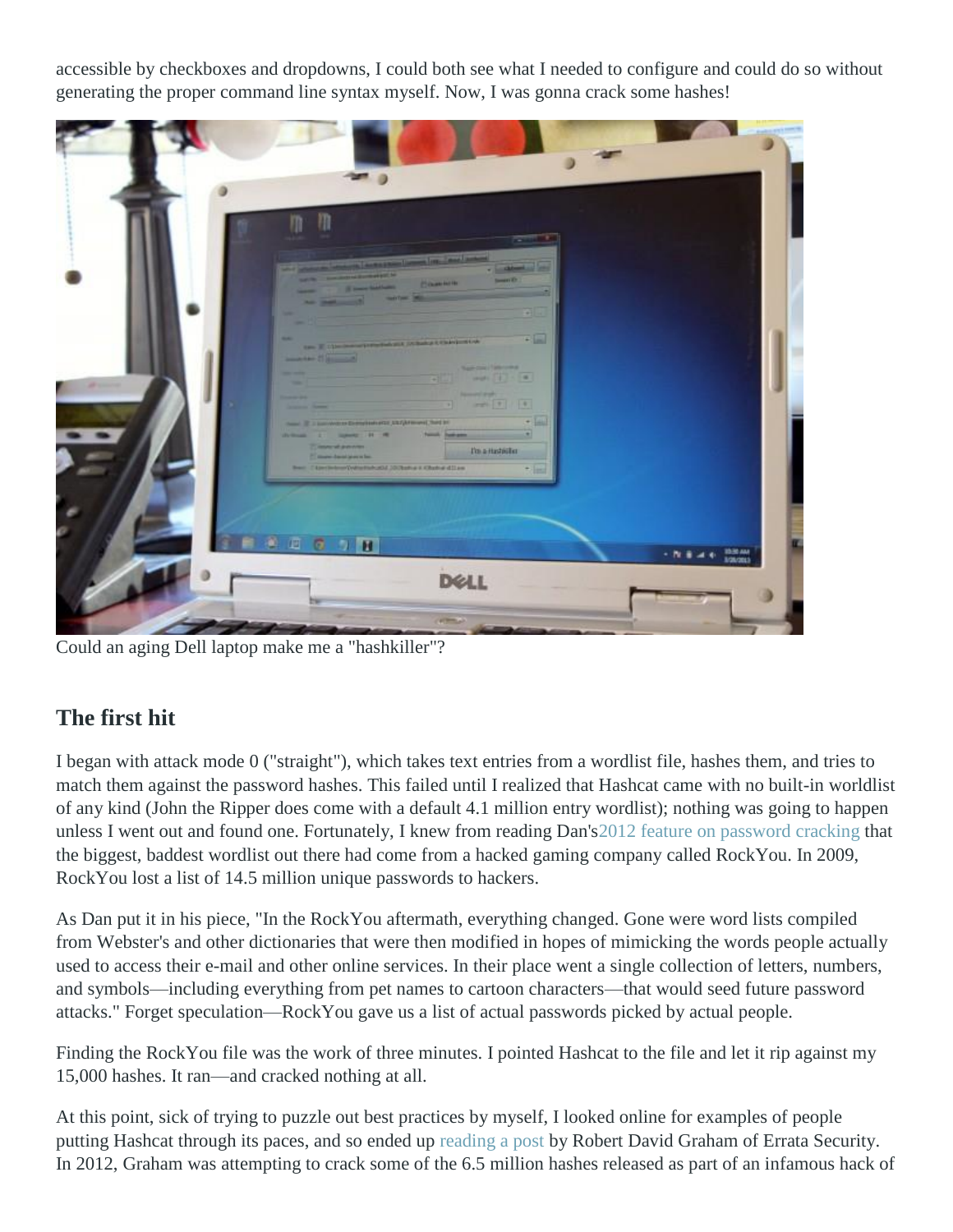social network LinkedIn, he was using Hashcat to do it, and he was documenting the entire process on his corporate blog. Bingo.

He began by trying the same first step I had tried—running the complete RockYou password list against the 6.5 million hashes—so I knew I had been on the right track. As in my attempt, Graham's straightforward dictionary attack failed to produce many results, identifying only 93 passwords. Whoever had hacked LinkedIn, it appeared, had already run such common attacks against the collection of hashes and had removed those that were simple to find; everything that was left presumably would take more work to uncover.

| michael   | shadow    | uuuuu<br>diamond | myspace               | inuyasha        | mustang             |
|-----------|-----------|------------------|-----------------------|-----------------|---------------------|
| ashley    | melissa   | carolina         | rebelde               | peaches         | isabel              |
| qwerty    | eminem    | steven           | angel1<br>ricardo     | veronica        | natalie             |
| 111111    | matthew   | rangers          | babygurl              | chris<br>888888 | cuteako             |
| iloveu    | robert    | louise           | heaven                | adriana         | javier              |
| 000000    | danielle  | orange           | 55555                 | cutie           | 789456123<br>123654 |
| michelle  | forever   | 789456           | baseball              | james           | sarah               |
| tigger    | family    | 999999           | martin                | banana          | bowwow              |
| sunshine  | jonathan  | shorty           | greenday              | prince          | portugal            |
| chocolate | 987654321 | 11111            | november              | friend          | laura               |
| password1 | computer  | nathan           | alyssa                | jesus1          | 777777              |
| soccer    | whatever  | snoopy           | madison               | crystal         | marvin              |
| anthony   | dragon    | gabriel          | mother                | celtic          | denise              |
| friends   | vanessa   | hunter           | 123321                | zxcvbnm         | tigers              |
| butterfly | cookie    | cherry           | 123abc                | edward          | volleyball          |
| purple    | naruto    | killer           | mahalkita             | oliver<br>diana | jasper<br>rockstar  |
| angel     | summer    | sandra           | batman                | samsung         | january             |
| jordan    | sweety    | alejandro        | september<br>december | freedom         | fuckoff             |
| liverpool | spongebob | buster           |                       | angelo          | alicia              |
| justin    | joseph    | george           | morgan<br>marinosa    | kenneth         | nicholas            |

A small slice of the infamous RockYou wordlist.

### Nate Anderson

Perhaps the same culling had been done on my list of hashes, with the hacker—oops, I mean "password recovery specialist"—releasing a list of only those hashes he couldn't easily crack. This might explain my low success rate so far, and the thought gave me some much-needed encouragement after two fruitless hours of trying to convince myself I wasn't as bad at this as I clearly was. I was, after all, in the same boat as a noted security researcher like Graham, and here we were sailing together on the same journey, docking at the same ports, encountering the same difficult sea conditions.

I looked at Graham's next step, which was to apply "rules" to the RockYou dictionary. Such rules dramatically expand the usefulness of a particular wordlist by generating variations of those words that might be used to form someone's password. For instance, one rule might take every word in a wordlist and add two numbers to the end of it, starting at 00 and progressing up to 99; this would hit every password from "arstechnica00" to "arstechnica99." People commonly form passwords this way, so such a rule would likely produce many hits but at the expense of a 100x increase in required number of guesses.

All serious password cracking programs can handle such rules, but the format for creating them differs a bit—and besides, to create solid rules you first need to know the most common ways of forming passwords. While I could guess at a few of these, I was far from an expert and in any case had no wish to spend several hours learning how to translate my own terrible rules into proper Hashcat syntax. Fortunately, I didn't have to. Hashcat comes pre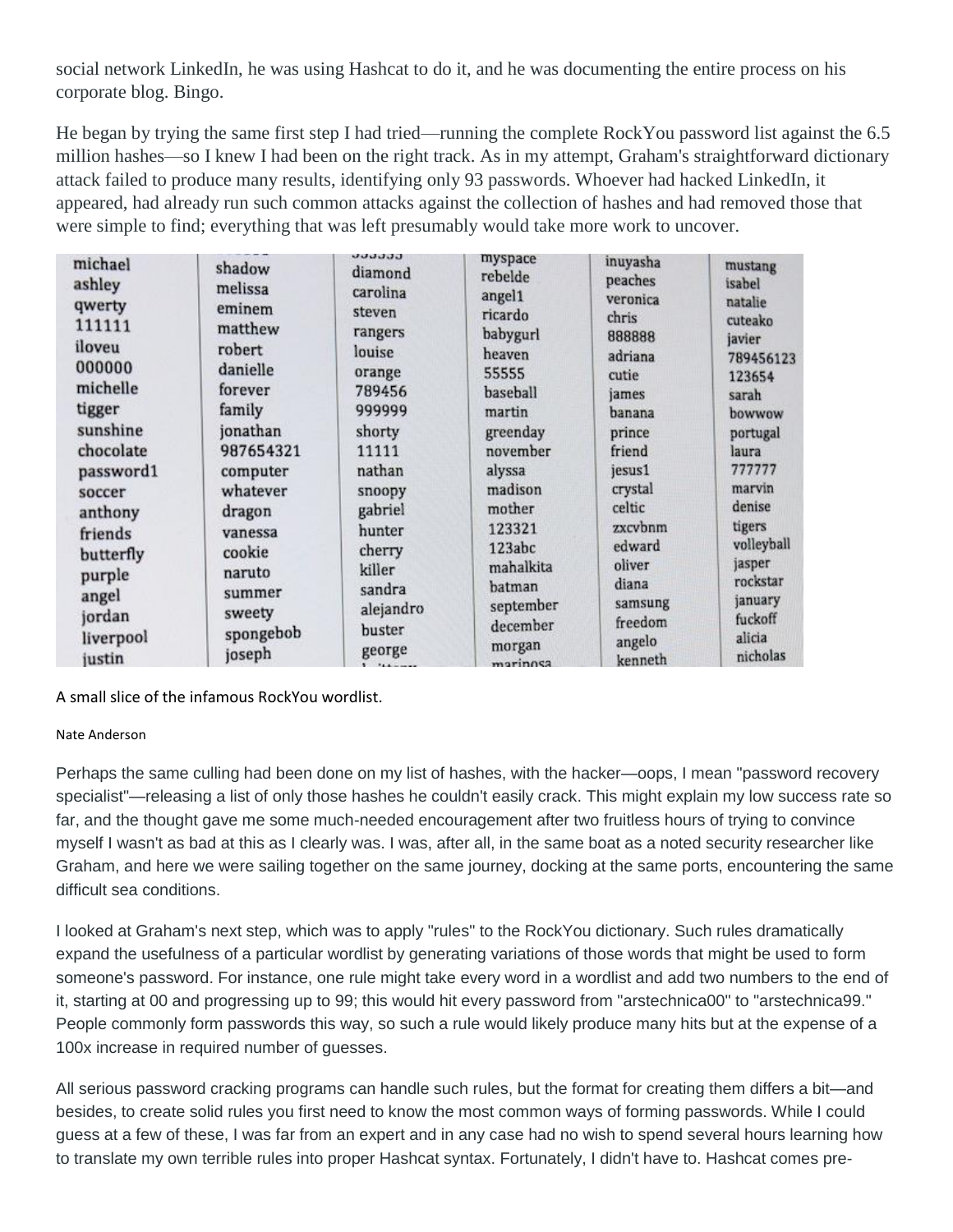supplied with a number of complex rule sets, text files with names like "d3ad0ne.rule" and "T0XIC.rule." Graham chose to begin with "best64.rule," which as the name suggests contains the most productive known rules. I began with it, too.

In best64.rules, each word in the wordlist is first hashed without any alteration, then the fun begins. At first, the changes are simple: each word gets reversed, or each has its case switched. Next comes a "simple number append," which adds a single digit (0-9) to the end of each word. After that comes "special number append," which tries 14 specific number combinations that appear most commonly at the end of passwords:

## special number append \$0 \$0 \$0 \$1 \$0 \$2 \$1 \$1 \$1 \$2 \$1 \$3 \$2 \$1 \$2 \$2 \$2 \$3 \$6 \$9 \$7 \$7 \$8 \$8 \$9 \$9 \$1 \$2 \$3

Each entry in the wordlist then has "e" added to the end, then "s." Next comes a "high frequency overwrite" replacing the last few letters of each word with the most common endings found in passwords (-er, -y, -123, -man, dog...). High frequency prepends are next (most common first character: "1") and then high frequency overwrites at the start of words. Each wordlist item is "leetified" by replacing "o" with "0" and "i" with "!" and "e" with "3." Words are "undoubled," words have their most common suffixes removed, the letters in each word are rotated...

The final set of rules is labeled only "unknown" and shows how complex the rule syntax can get:

```
## unknown
*04 +0 '4
*05 x03 d '3 p1
+0 +0 +0 +0 +0 +0 +0 +0
+0 +0 +0 x12
Z4 '8 x42
Z5 '6 x31 ] p1
Z5 *75 '5 { x02
d x28 Y4 '4 d
f *A5 '8 x14
p2 '7 p1 x58
x14 d p2 '6
```
I double-checked that my attack method was "straight," made sure to select the RockYou wordlist, and set the rules to best64.rule. If this attack failed to produce a single hit, I resolved to spend the rest of the day drinking. I clicked the cheekily labeled button "Hash me, I'm a digest" to start the attack and sat back to wait.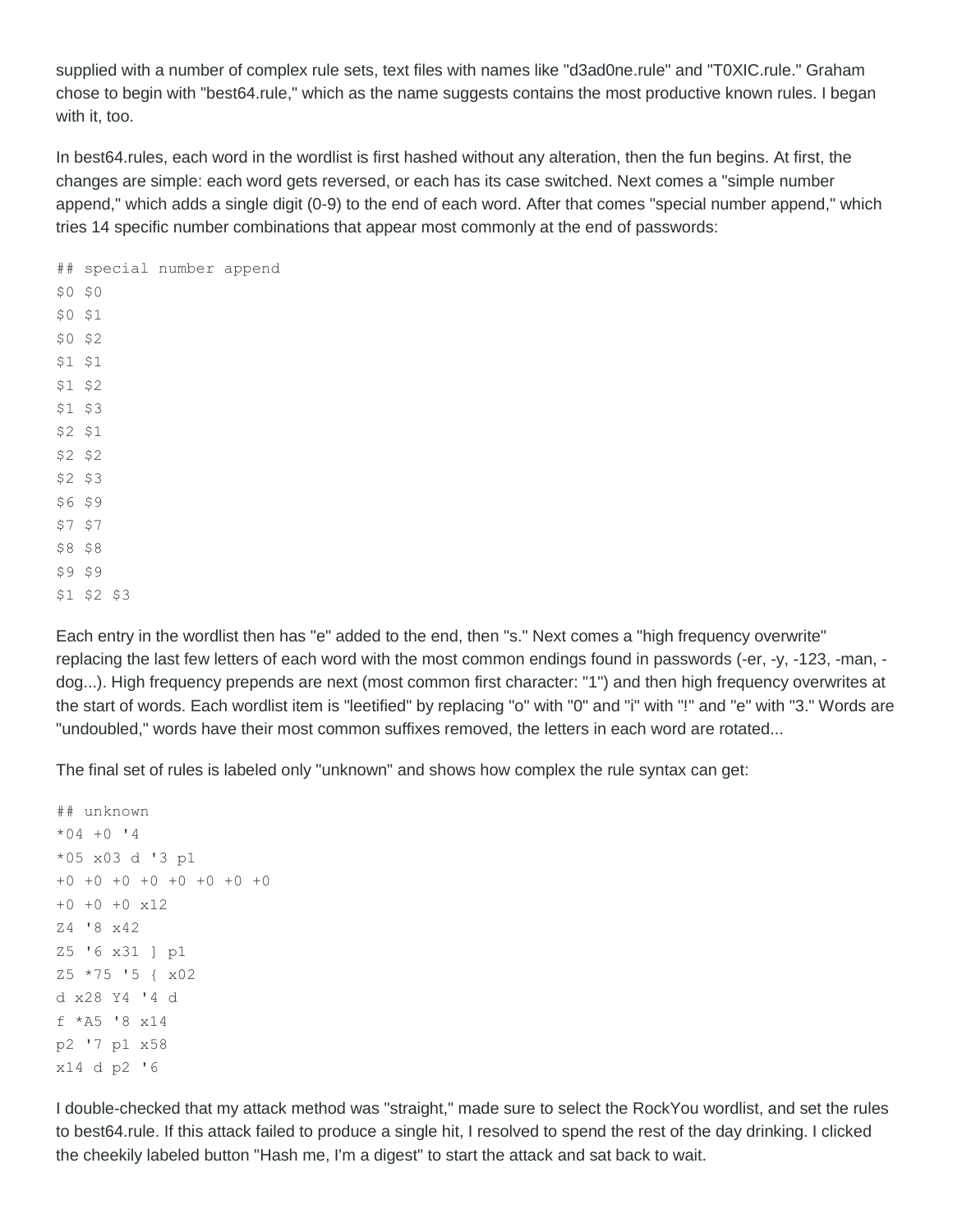Three seconds later, the complete set of rule-based variants had been run against my MD5.txt hash file—and I had scored a hit against my hash file. I eagerly opened the text file containing the list of discovered hashes to see my first cracked password: "czacza."

|              |                 |              |                                                         | odHashcat-plus odHashcat-lite Wordlists & Markov                         | Commands<br>Help                                                 | About     | <b>Distributed</b> |                            |                                  |
|--------------|-----------------|--------------|---------------------------------------------------------|--------------------------------------------------------------------------|------------------------------------------------------------------|-----------|--------------------|----------------------------|----------------------------------|
|              | Hash File:      |              |                                                         | C:\Users\Anderson\Downloads\md5.txt                                      |                                                                  |           | ٠                  | Clipboard                  | $\mathbf{r}$ is the $\mathbf{r}$ |
|              | Separator:      |              |                                                         | Remove found hashes                                                      | Disable Pot File                                                 |           |                    | Session ID:                |                                  |
|              | Mode:           | Straight     |                                                         | Hash Type:                                                               | MD5                                                              |           |                    |                            | ۰                                |
| Salts        |                 |              |                                                         |                                                                          |                                                                  |           |                    |                            |                                  |
|              | Salts:          |              |                                                         |                                                                          |                                                                  |           |                    |                            | w.<br>$\lambda + \lambda$        |
| Rules        |                 |              |                                                         |                                                                          |                                                                  |           |                    |                            |                                  |
|              | Rules: V        |              |                                                         | C:\Users\Anderson\Desktop\HashcatGUI_0263\hashcat-0.43\rules\best64.rule |                                                                  |           |                    |                            | ۰<br>$\cdots$                    |
|              |                 |              |                                                         |                                                                          |                                                                  |           |                    |                            |                                  |
|              | Generate Rules: | $\mathbf{1}$ |                                                         |                                                                          |                                                                  |           |                    |                            |                                  |
| Table-Lookup |                 |              |                                                         |                                                                          |                                                                  |           |                    | Toggle-Case / Table-Lookup |                                  |
|              | Table:          |              |                                                         |                                                                          | ٠                                                                | 666       | Length:            | 16                         |                                  |
|              | Character Sets  |              |                                                         |                                                                          |                                                                  |           | Password Length    |                            |                                  |
|              | Caracteres:     |              | Mix Alpha Numeric Symbol                                |                                                                          |                                                                  | v         | Length:            |                            |                                  |
|              |                 |              |                                                         |                                                                          | C:\Users\Anderson\Desktop\HashcatGUI_0263\[InFilename]_found.txt |           |                    |                            |                                  |
|              | Output: V       |              |                                                         |                                                                          |                                                                  |           |                    |                            |                                  |
|              | CPU Threads:    | 2            | Segments:                                               | 64<br>MB                                                                 | Format:                                                          | hash:pass |                    |                            | ٠                                |
|              |                 |              | Assume salt given in hex<br>Assume charset given in hex |                                                                          |                                                                  |           |                    | Hash me, I'm a digest      |                                  |

The settings for my first successful attack. Note that wordlists are selected on a separate tab.

I was a god among men, a password-cracking colossus striding through the world of mortals. The Secrets of the Hash were mine!

But as I exulted in the exercise of my new powers, doubt crept quickly in: shouldn't someone who knew the Secrets of the Hash be able to crack more than 1 out of 16,051 hashes using a rule-varied RockYou dictionary attack? Graham, by contrast, had nailed 688,000 using the exact same technique, and that was on a hash dataset already stripped of most common passwords. "Czacza" felt a little thin by comparison.

Now that I had the system up and running, it was time to find out why it wasn't running *well*.

### **Let's get cracking**

I began a series of experiments designed to isolate the problem. The first involved my hash database; perhaps it had simply been stripped of all the easy-to-find passwords and all that remained inside were 12-digit passwords requiring a six-month brute force attack to crack. So I returned to my "password recovery" forum and downloaded a new list of 17,000 MD5 hashes and got to work.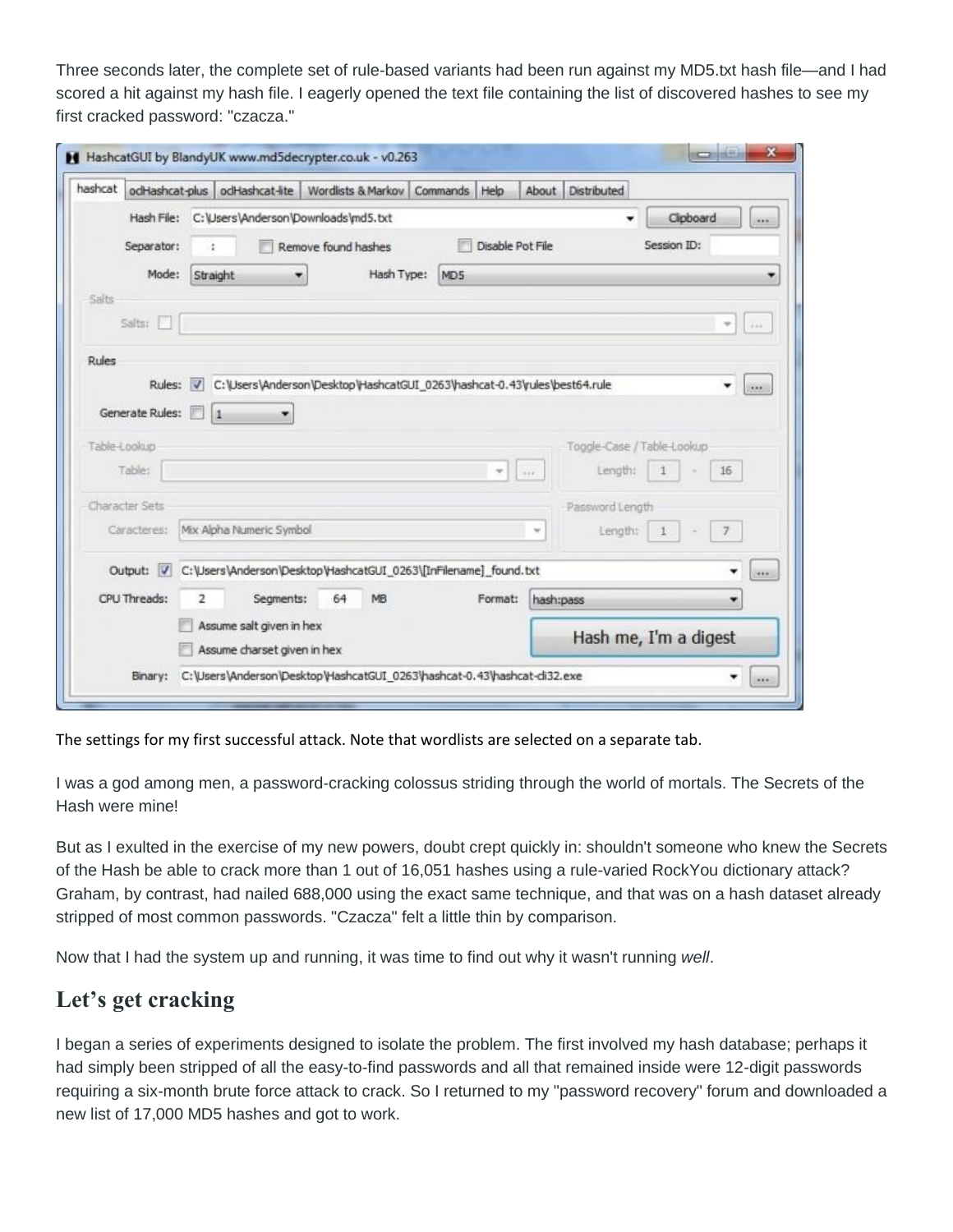The results were the same. Running the RockYou dictionary through a "straight" attack modified by the best64.rule file produced only a single result: "tawtaw." This was faintly unsettling for a reason I couldn't quite name. A nagging voice in the back of my head suggested that only being able to crack passwords that followed a single specific pattern—in this case, three characters, repeated twice—was a Bad Sign. I couldn't decide why this might be a bad sign, exactly, so I shushed the nagging voice and returned to work.

New attacks on my 17,000 hashes produced slightly better results but at the cost of dramatically increased cracking times. A "combination" attack would have taken an estimated 14.5 hours to complete, though it did crack three passwords in the three minutes I let it run. A "combinator" attack cracked a single non-patterned password ("cp2009") in seconds. And returning to a "straight" attack but using the d3ad0ne.rule file instead of best64.rule earned me two more hashes ("1234567" and "aaaaa1") after the six minutes it took to run. I now had six hashes cracked. Progress!

| <b>GET</b> C:\Windows\System32\cmd.exe                |                                                                                                                                                                                                                                                                   | <u>sanisla</u> | $\mathbf x$ |
|-------------------------------------------------------|-------------------------------------------------------------------------------------------------------------------------------------------------------------------------------------------------------------------------------------------------------------------|----------------|-------------|
|                                                       | NOTE: press enter for status-screen                                                                                                                                                                                                                               |                |             |
| Running: 00:00:00:23<br>Estimated.: $---:---$         | [Input.Mode: Dict (C:\Users\Anderson\Downloads\dicts\cain.txt)<br>Index: 1/1 (segment), 306706 (words), 3149586 (bytes)<br>Recovered.: 1942/16870 hashes, 0/1 salts<br>Speed/sec.: 1.00M plains, 12.86k words<br>Progress: 306706/306706 (100.00%)                |                | É           |
| Running: 00:00:00:10<br>Estimated.: $--:--:---$       | [Input.Mode: Dict (C:\Users\Anderson\Downloads\dicts\english.txt)<br>Index: 1/1 (segment), 394748 (words), 4032153 (bytes)<br>Recovered.: 2087/16870 hashes, 0/1 salts<br>Speed/sec.: 2.98M plains, 38.18k words<br>Progress: 394748/394748 (100.00%)             |                |             |
| Running: 00:00:00:01<br>Estimated.: $--:---:---:--$   | (Input.Mode: Dict (C:\Users\Anderson\Downloads\dicts\john.txt)<br>Index: 1/1 (segment), 3107 (words), 21935 (bytes)<br>Recovered.: 2207/16870 hashes, 0/1 salts<br>Speed/sec.: 231.28k plains, 2.96k words<br>Progress: 3107/3107 (100.00%)                       |                |             |
| Running: 00:00:03:41<br>$Estinated.: --- : --- : ---$ | Input.Mode: Dict (C:\Users\Anderson\Downloads\dicts\rockyou.txt)<br>Index: 1/3 (segment), 6979353 (words), 67104775 (bytes)<br>Recovered.: 6790/16870 hashes, 0/1 salts<br>Speed/sec.: 2.47M plains, 31.63k words<br>Progress: 6979353/6979353 (100.00%)          |                |             |
| Running: 00:00:02:18<br>Estimated.: $---:---:---$     | [Input.Mode: Dict (C:\Users\Anderson\Downloads\dicts\rockyou.txt)<br>Index: 2/3 (segment), 6811618 (words), 67104770 (bytes)<br>Recovered.: 7345/16870 hashes, 0/1 salts<br>Speed/sec.: 3.86M plains, 49.45k words<br>Progress: 6811618/6811618 (100.00%)         |                |             |
| Running: 00:00:00:10<br>Estimated.: $--:----:----:--$ | Input.Mode: Dict (C:\Users\Anderson\Downloads\dicts\rockyou.txt)<br>Index: 3/3 (segment), 552353 (words), 5711952 (bytes)<br>Recovered.: 7362/16870 hashes, 0/1 salts<br>Speed/sec.: 4.39M plains, 56.24k words<br>Progress: 552353/552353 (100.00%)              |                |             |
| Running: 00:00:02:02<br>Estimated.: $---:------$      | [Input.Mode: Dict (C:\Users\Anderson\Downloads\dicts\facebook-f.last.txt)<br>Index: 1/3 (segment), 7487821 (words), 67104773 (bytes)<br>Recovered.: 7415/16870 hashes, 0/1 salts<br>Speed/sec.: 4.80M plains, 61.55k words<br>Progress: 7487821/7487821 (100.00%) |                |             |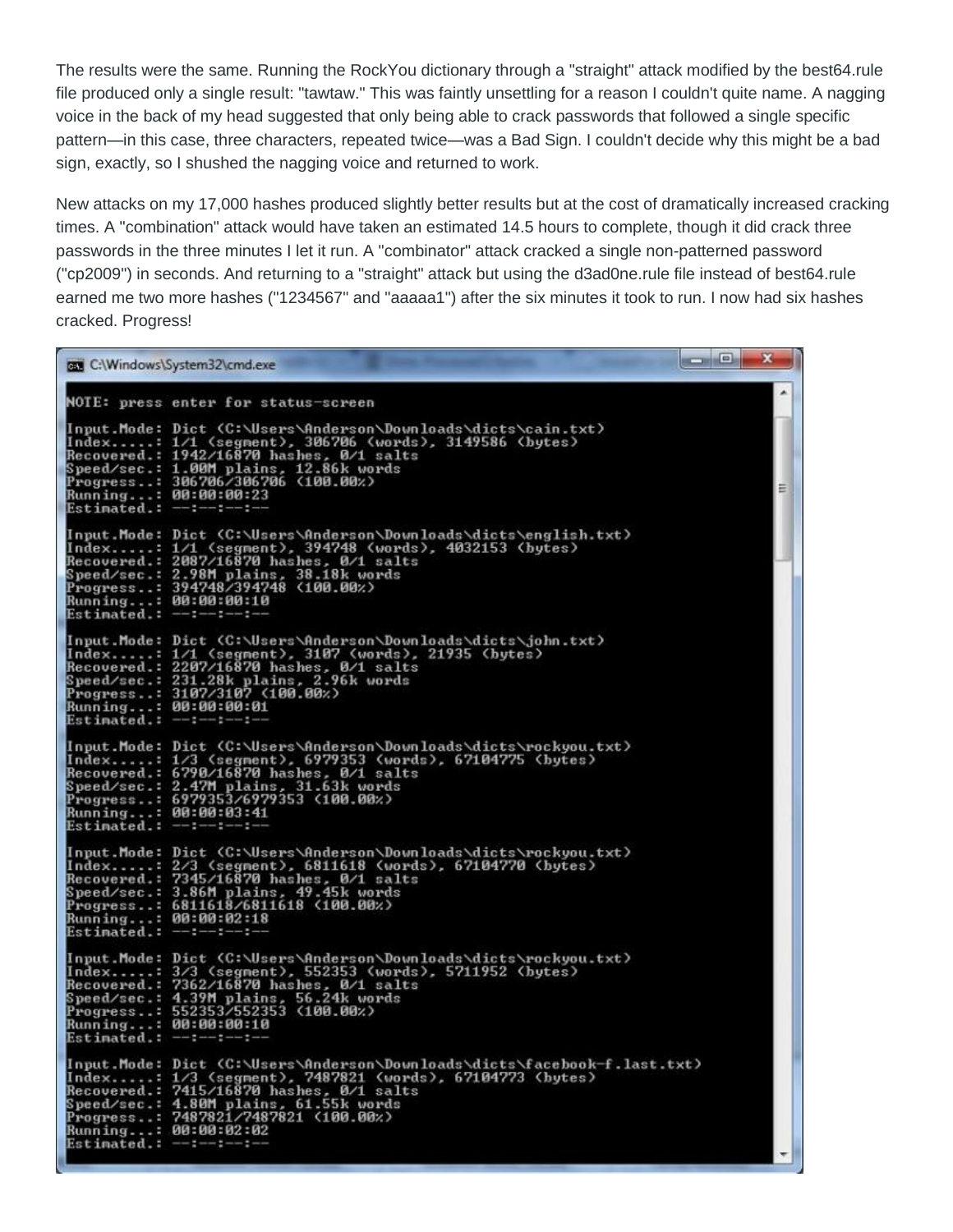Hashcat in operation—even the GUI versions launch the command line executable to do their actual cracking.

The results still seemed absurdly low, and the fact that I continued to crack largely patterned passwords gave me pause. Had both of these hash files really been stripped of every single RockYou password along with their rulebased variants?

Since wordlist attacks, even using rules, were producing few hits, I decided to simply "brute force" the hash file. A brute-force attack simply iterates through every available option with minimal intelligence, trying "aaaaa" and then "aaaaab" and then "aaaaac" until it every possible permutation has been tried. I was extraordinarily thankful for the Hashcat GUI here, which simplified the configuration options needed to mount a brute-force attack from the command line.

A brute-force attack requires numerous options, including the lengths of the attempted passwords and a mask built up from character sets like these:

```
?l = abcdefghijklmnopqrstuvwxyz
?u = ABCDEFGHIJKLMNOPQRSTUVWXYZ
?d = 0123456789
?s = !"#$&'()*+,-./:;<=>?@[\]^_`{|}~
?a = ?l?u?d?s
?h = 8 bit characters from 0xc0 - 0xff
?D = 8 bit characters from german alphabet
?F = 8 bit characters from french alphabet
?R = 8 bit characters from russian alphabet
```
I could certainly put together a mask to brute force all passwords that begin with, say, one uppercase letter, follow with five lowercase letters, and end with a symbol (?u?l?l?l?l?l?l?s), but the GUI made it even simpler to select options like "lowercase alphanumeric" with particular length constraints.

Brute forcing can take extraordinary amounts of time as the password length increases; indeed, each additional character in a password exponentially increases the brute force cracking time, and passwords over nine or 10 characters could take weeks or months to crack on consumer hardware. To have any chance of success, I began with six-character passwords because I had already found some of this length in the hash file. I also limited myself to lowercase alphanumeric characters and symbols—leaving uppercase off for now because few people voluntarily create SHOUTY PASSWORDS.

The complete run of six-character alphanumeric symbols would take five hours, Hashcat informed me, but it started showing results almost immediately. Two minutes in, I cracked 22 hashes. Four minutes in, it was 28. After six minutes, I was up to 32. Many of the cracked hashes consisted of nothing but lowercase letters, so I canceled the attack and aimed for something more efficient by throwing out the numbers and symbols. The resulting run went faster, cracking 334 hashes in one minute and revealing passwords like "violet" and "ludwig" and "august" and "peanut."

### Boom! Who's a script kiddie now?

Many of the cracked passwords were people's names, while others were common English words. It did seem odd that the vaunted RockYou wordlist wouldn't contain things as obvious as "august" or "violet," but I dismissed the thought and went hunting for further wordlists to see if I could increase my success rate. I grabbed an English dictionary wordlist along with a huge collection of first and last names slurped up from that massive corpus of data known as Facebook. Just for the heck of it, I grabbed a German dictionary too.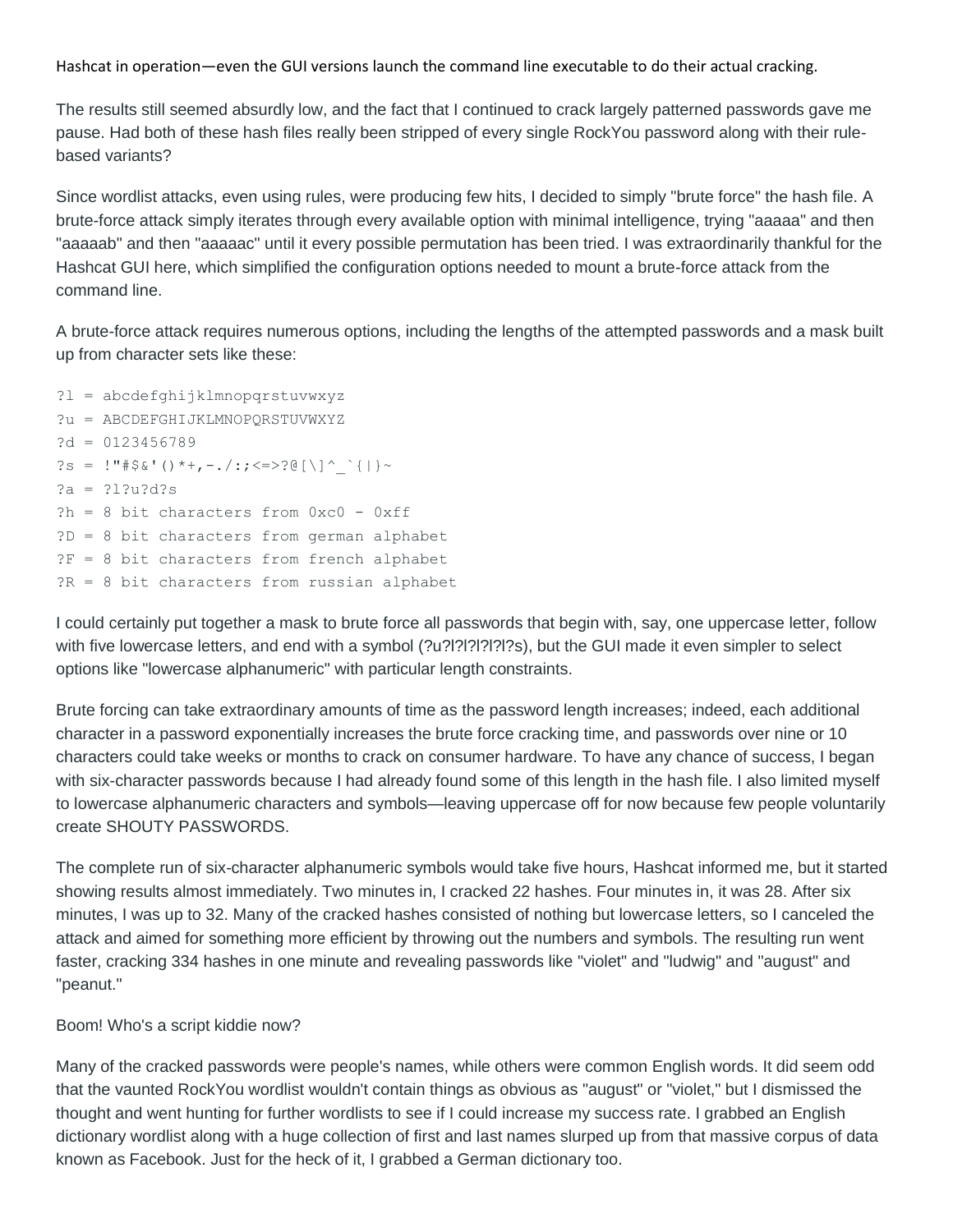I ran them in a straight attack against my 17,000 hashes, expecting massive results. Instead I got nothing—not even passwords like "violet," which I knew were in both the wordlist and the hash file.

The nagging voice in my head got louder, the one which had first suggested some time ago that I had a more fundamental problem than I cared to admit. Indeed, as I peered more closely at my collection of files, I began to suspect that somewhere along the way [I had made a huge mistake—](http://vimeo.com/22342619)and that I had not in fact cracked a single hash using a wordlist.

## **The walk of shame**

|                                                               | hashcat odHashcat-plus odHashcat-lite                                                                                                                                              | Wordlists & Markov                                                                                                                                                                                                                                           | Commands<br>Help | <b>Distributed</b><br>About |               |      |
|---------------------------------------------------------------|------------------------------------------------------------------------------------------------------------------------------------------------------------------------------------|--------------------------------------------------------------------------------------------------------------------------------------------------------------------------------------------------------------------------------------------------------------|------------------|-----------------------------|---------------|------|
| Configs:                                                      |                                                                                                                                                                                    |                                                                                                                                                                                                                                                              |                  | ۰                           | Save<br>Del   |      |
| Wordlists:                                                    | Name                                                                                                                                                                               | Path                                                                                                                                                                                                                                                         |                  |                             |               |      |
| Shortcuts:<br>$CtrI + Up$<br>$Ctrl + Dn$<br>$CtrI + A$<br>Del | V cain.txt.bz2<br>v john.bxt.bz2<br>T facebook-pastebay.tx<br>porn-unknown.txt.bz2<br>$\overline{v}$<br>myspace.txt.bz2<br>V hotmail.txt.bz2<br>phpbb.txt.bz2<br>v rockyou.txt.bz2 | C:\Users\Anderson\Downloads\<br>C:\Users\Anderson\Downloads\<br>C:\Users\Anderson\Downloads\<br>C:\Users\Anderson\Downloads\<br>C:\Users\Anderson\Downloads\<br>C:\Users\Anderson\Downloads\<br>C:\Users\Anderson\Downloads\<br>C:\Users\Anderson\Downloads\ |                  |                             |               |      |
| Markov:                                                       | Remove                                                                                                                                                                             | Remove All                                                                                                                                                                                                                                                   |                  |                             | Add Wordlists | 2888 |

### What could possibly be wrong?

Remember when I said that I was no expert at this stuff? Well, I'm about to prove it.

Each of the wordlist files I had downloaded were ".bz2" files—that is, [bzip2](http://en.wikipedia.org/wiki/Bzip2) compressed files. Now, I had recognized this, but I had not bothered to decompress the files before using them (especially in the case of Rock You; the file was quite large). This didn't appear to be a problem because the GUI version of Hashcat threw no errors when I loaded it up with these .bz2 wordlists. Everything appeared to operate normally, and I assumed that Hashcat simply contained an internal version of the open-source bzip2 decompressor and unpacked the wordlists before using them.

But the failure of my English-language wordlist in particular convinced me that something had gone wrong here, so I decompressed all the .bz2 wordlists and added them back into the program. Perhaps, I reasoned, my modest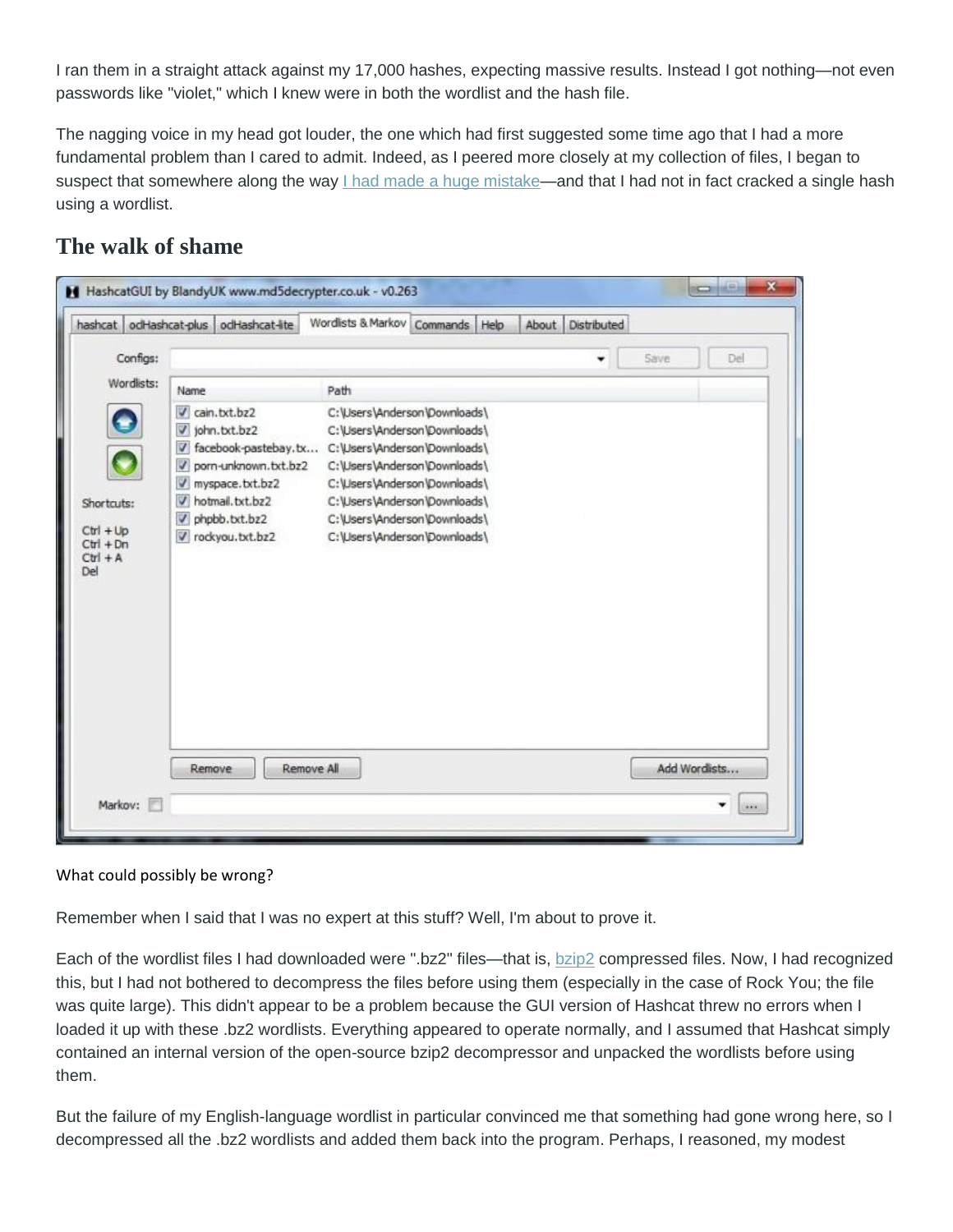success so far as a password cracker was due only to rules or to brute force, both operating in the absence of an actual wordlist—which might explain why the early passwords I cracked followed patterns.

I re-ran a "straight" attack on my 17,000 hash file using each of my wordlists with no additional rules whatsoever.

The result: I cracked 4,976 hashes in one minute, most of them coming from the RockYou wordlist, which clearly lived up to its hype now that it was uncompressed and working. Even without rules, I had cracked far more complex passwords than before, things like "softball24" and "butterfly5."

So I added best64.rule back into the mix and let Hashcat rip. In only 16 minutes it had applied every rule to every word in every wordlist I had, smashing through 7,553 hashes. After my dumb misstep, I had finally solved the password-cracking puzzle. I stared in awe at the huge list of passwords and short amount of time need to crack them. This was getting fun.

### **Refining the technique**

By this point I had puzzled out how Hashcat worked, so I dumped the GUI and switched back to the command-line version running on my much faster MacBook Air. My goal was to figure out how many hashes I could crack in, say, under 30 minutes, as well as which attacks were most efficient. I began again on my 17,000-hash file, this time having Hashcat remove each hash from the file once it was cracked. This way I knew exactly how many hashes each attack solved.



## Number of hashes cracked: straight attack mode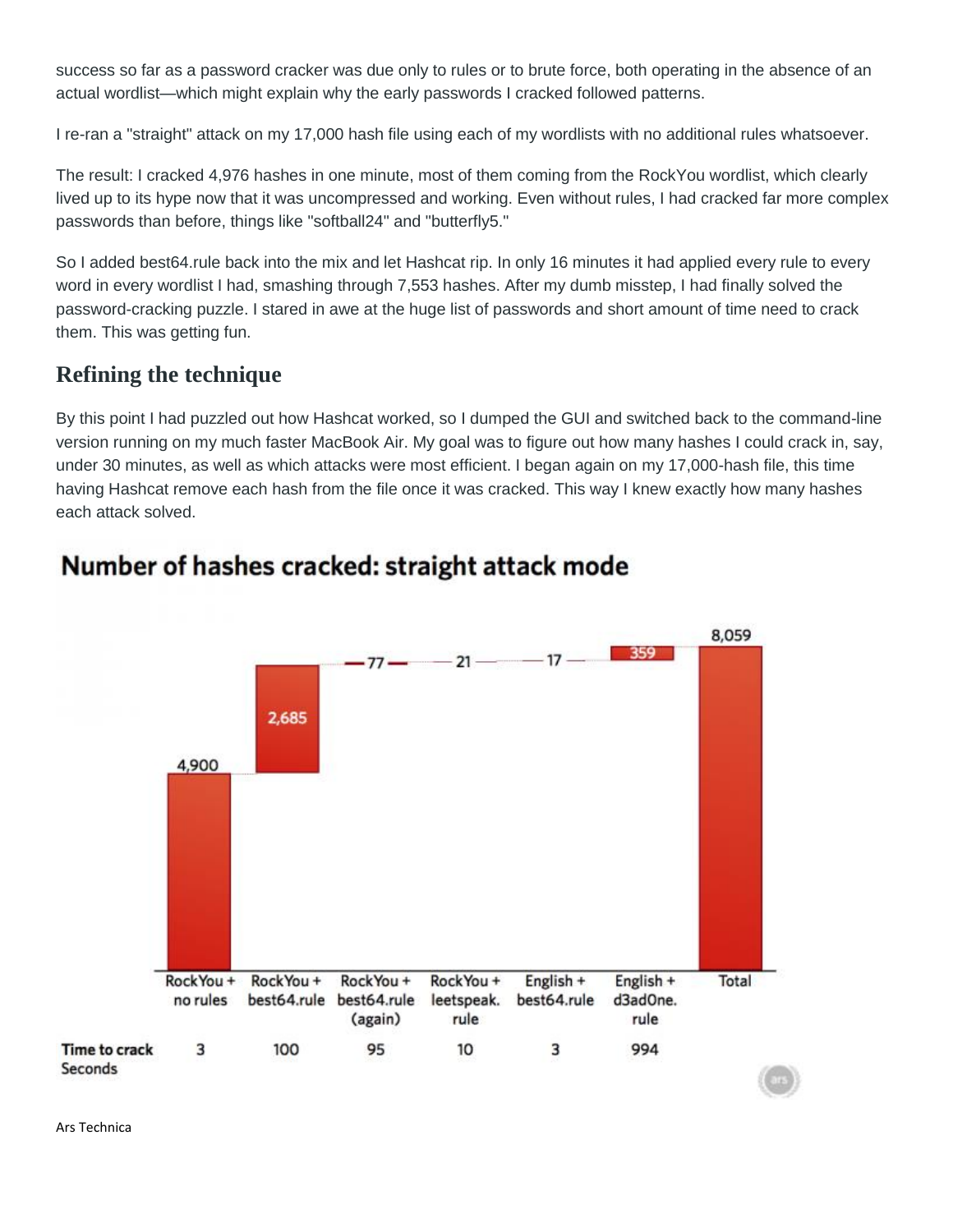This set of attacks brought the number of uncracked MD5 hashes down from 17,000 to 8,790, but clearly the best "bang for the buck" came from running the RockYou list with the best64.rule iterations. In just 90 seconds, this attack would uncover 45 percent of the hashed passwords; additional attacks did little more, even those that took 16 minutes to run.

Cracking a significant number of the remaining passwords would take some much more serious effort. Applying the complex d3ad0ne.rule file to the massive RockYou dictionary, for instance, would require more than two hours of fan-spinning number-crunching. And brute force attacks using 6-character passwords only picked up a few additional results.



## Number of hashes cracked: brute-force attack mode

Ars Technica

Why did I limit myself to six characters? In a word, time. To see just how quickly brute force attacks could spiral out of control, consider the following chart. It shows the initial time estimates Hashcat gave for running full alphanumeric + symbols attacks on my 8,790 remaining hashes as I increased the character count of the passwords.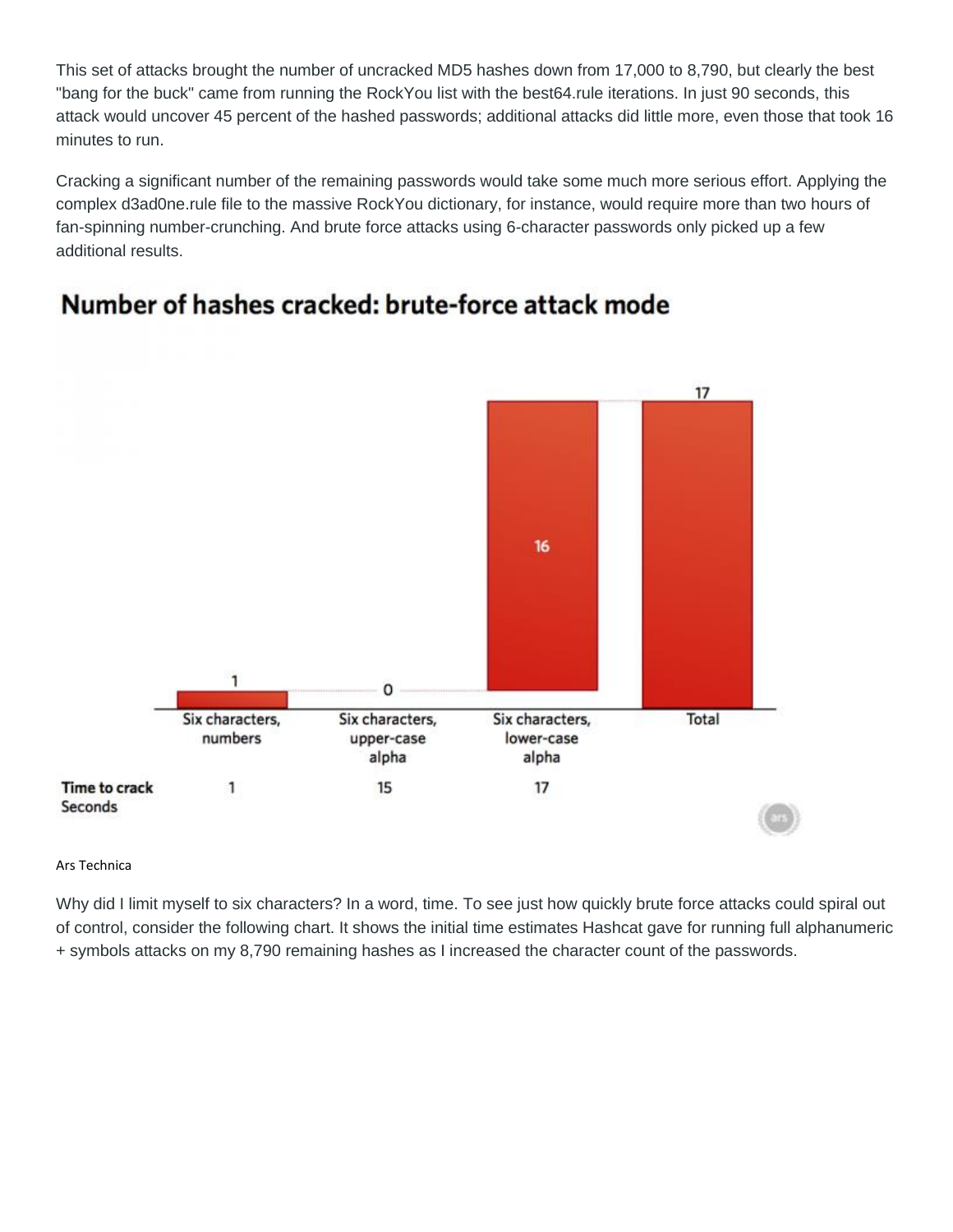

## Time to brute force entire alphanumeric + symbols keyspace

The amount of time needed to brute force passwords increases quickly when using my laptop's CPU.

### Ars Technica

The lesson was clear: I *could* crack every last hash in the file—but I'd probably need the better part of a year to do it, assuming my machine didn't simply collapse under the strain.

But who needs to be a completist about cracking hashes? I was at least in a position now to crack thousands of passwords in mere minutes. I could get everything from common passwords (iloveyou1, iloveyou13, iloveyou19, iloveyou81) to odd passwords (hahapoop3) to long passwords (rangefinder12) to passwords incorporating mixed case characters, numbers, and symbols (Jordan2!). Had I been the one who "liberated" this particular set of hashes, I would have been well-placed to wreak havoc on thousands of accounts—more than enough for some real mischief.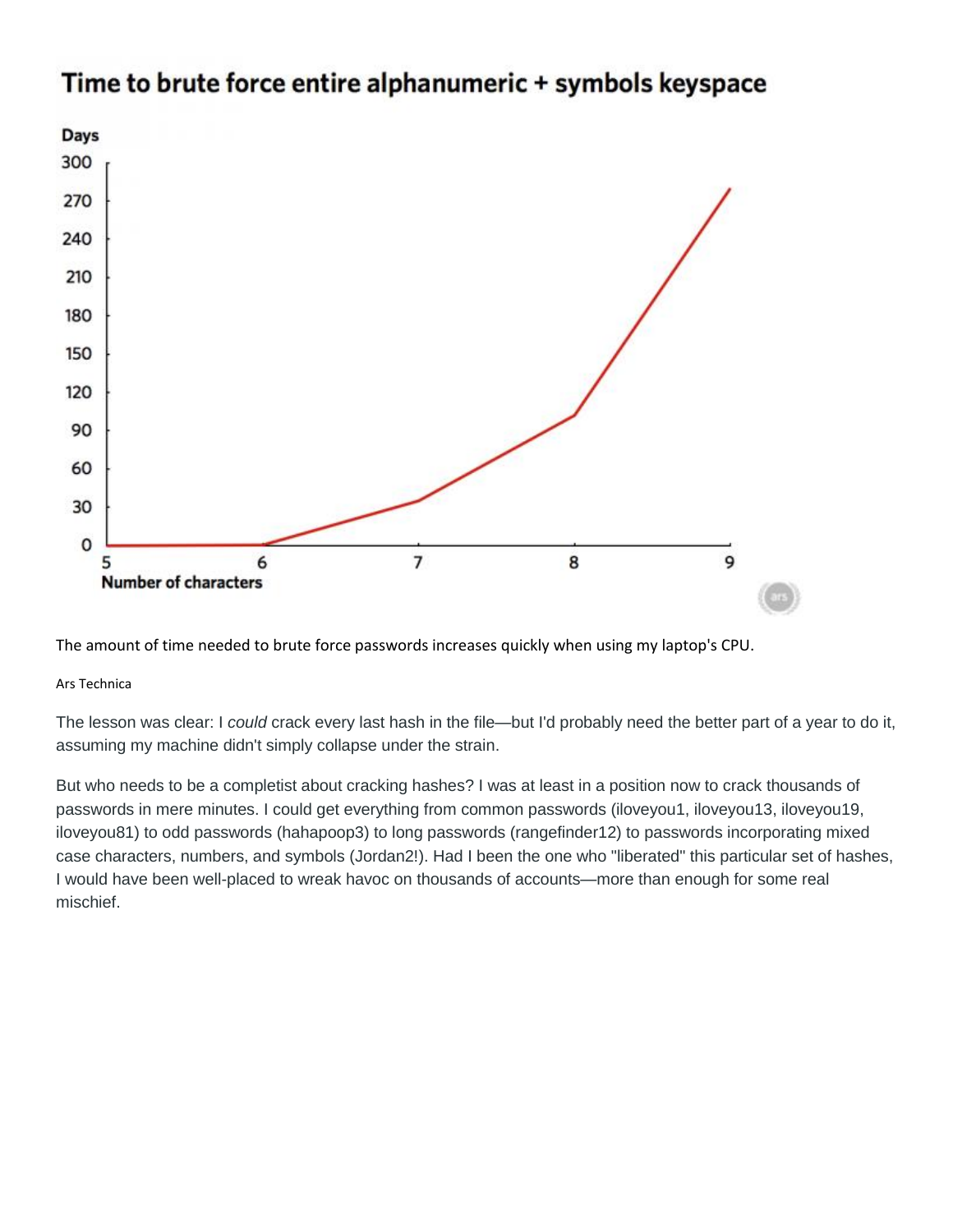## **Speedups and slowdowns**



A small selection of MD5 hashes, followed by the password that produced the hash.

### Nate Anderson

While I quickly gained both a conceptual and practical grasp on password cracking, I remain firmly in the realm of the script kiddie. Cracking a set of hashes generated by a single pass through the MD5 algorithm is computationally modest, even on aging laptop CPUs. A variety of changes to either my own setup or the hashing technique could make this process faster still—or make it exponentially slower.

### **Faster**

**More powerful CPUs.** My little experiment was conducted on commodity laptop hardware better suited to a writer than a number cruncher. That was by design, as I wanted to see just how feasible password cracking was without unusual amounts of power, but it's important to remember that any serious cracker will use a rig sporting more memory and a more powerful processor than the Core 2 Duo and Core i5 CPUs I used.

And there's no reason to limit oneself to the kind of hardware found in discrete computers, either. With the rise of cloud computing, an ambitious hacker could rent some potent processing power from Amazon and deploy Hashcat in numerous virtual machines, each running a different attack on the hash database being targeted.

**Enter the GPU.** My own experiment differed in a more dramatic way from the practices of most serious password crackers, since I relied wholly on the CPU. But the best password cracking programs today can perform calculations on a GPU as well, generally at far higher speeds than CPU-based cracking alone. (Hashcat has two variants designed solely for use on computers with an OpenCL or CUDA-compatible GPU.) Those who really want to blast through the hashes (and raise the ambient temperature of the room around them) rely on GPU-based cracking.

**Better cracking techniques.** My own experiment touched only on two simple attacks, "straight" wordlist attacks (sometimes using rules to generate additional words) and "brute force" attacks. But other attacks exist, including "combination" and "permutation" attacks. Attacks can even skip the processor-intensive step of generating new hashes for each item in a wordlist and simply use a massive precomputed table of hashes, often many gigabytes in size, to reduce password cracking to essentially a database lookup exercise mixed with some fancy math. (Hashcat does not support such "rainbow table" attacks; to understand more about how they work, see [our primer.\)](http://arstechnica.com/security/2012/08/passwords-under-assault/3/)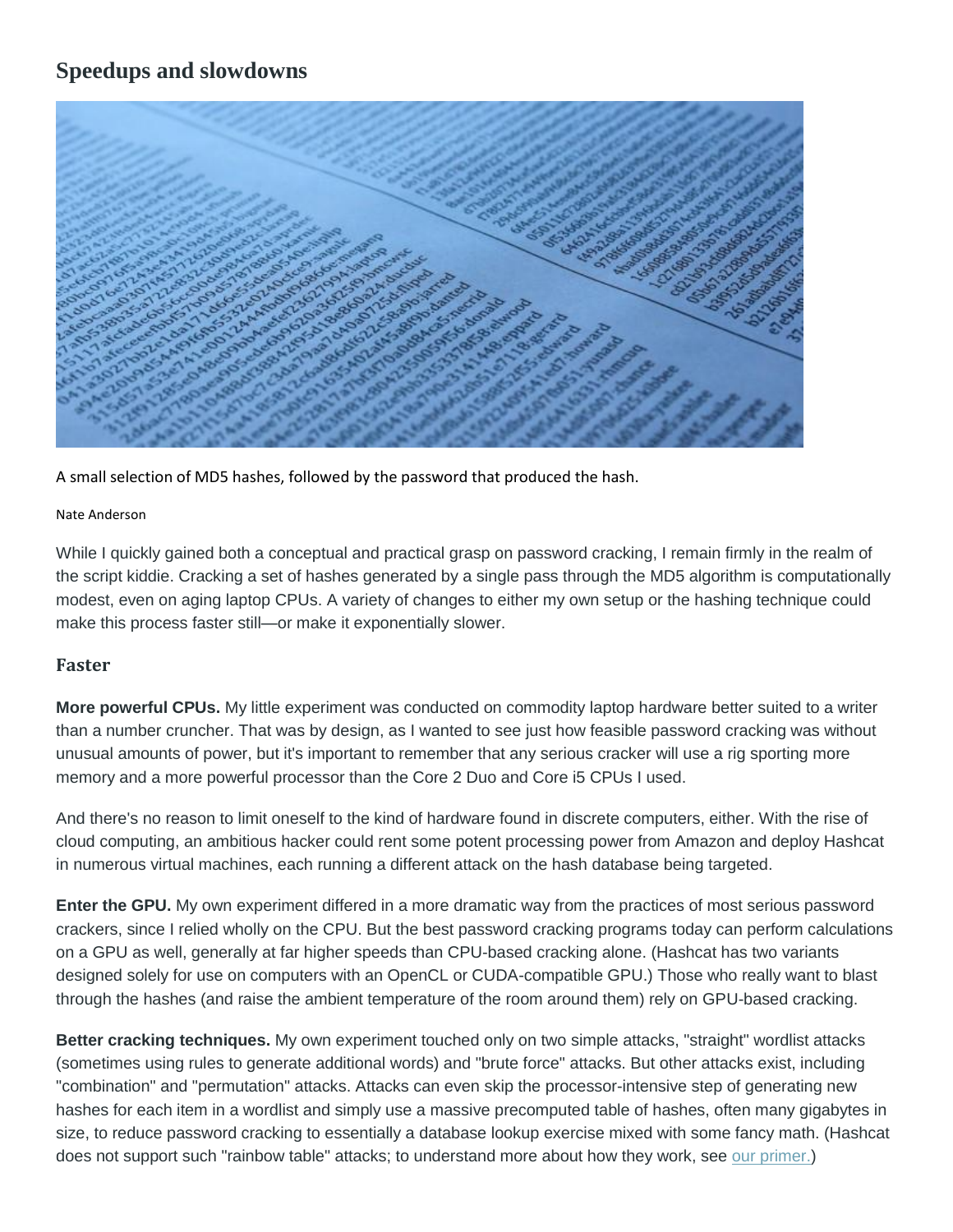The attacks I used can also be run more efficiently. [Markov chains,](http://blog.spiderlabs.com/2012/07/hashcat-per-position-markov-chains.html) for instance, rely on some statistical numbercrunching to determine the odds that a given character will appear after another character in a password, using probability to make brute force attacks much faster.

### **Slower**

**Better hashing algorithms.** Those charged with securing passwords have many ways to fight back against this cunning onslaught, however. First up, they can use better algorithms. I chose to start with a set of unsalted MD5 hashes because the MD5 hash function was built for speed—which means that basic MD5 hashes are also easy to crack (and are generally not recommended for passwords any longer by security professionals). Plenty of other "speedy" algorithms offer better protection, including the far more secure bcrypt or scrypt. (The amount of time needed to crack hashes increases dramatically as the speed of the hashing algorithm slows.)



Hashcat will peg every processor core you give it.

### Nate Anderson

**More iterations.** Another common way to slow down password crackers relies on running a hash through the hashing algorithms multiple times. This can slow down the cracking of even something like MD5, and it can be done as many times as desired. Running a password through SHA256, for instance, and then feeding the hashed output back through the algorithm another 500 times would certainly make wordlist and brute force attacks slower by requiring every attempted crack to follow the same time-consuming set of iterations.

Finally, more iterations alone won't stop table lookup attacks. Though the tables will take much longer to generate, once they're generated, attacks that use them will proceed at the same speed as with any other table lookup attack. Which brings us to...

**Salting.** Salting attempts to defeat table lookup attacks by adding several characters to the password before passing it through the hashing algorithm, and these characters don't have to remain secret.

Imagine, for instance a website that secures millions of passwords with a single iteration of SHA256. Imagine that 25 percent of them use the same weak password of "123456." Unfortunately for the hacker (and fortunately for the website and its users), each password will have to be cracked individually, even though 250,000 of them are the same. Because the website appended a unique, randomly generated "salt" such as "0hJ3l1" to each password, the resulting hash will contain a different value. In addition to preventing large numbers of passwords from being cracked all at once, salting also thwarts cracking techniques that rely on rainbow tables.

Because salt is often not hidden, but stored right with the hashed passwords, it may provide no defense against traditional wordlist attacks—which is why password security often depends on a combination of all of these techniques.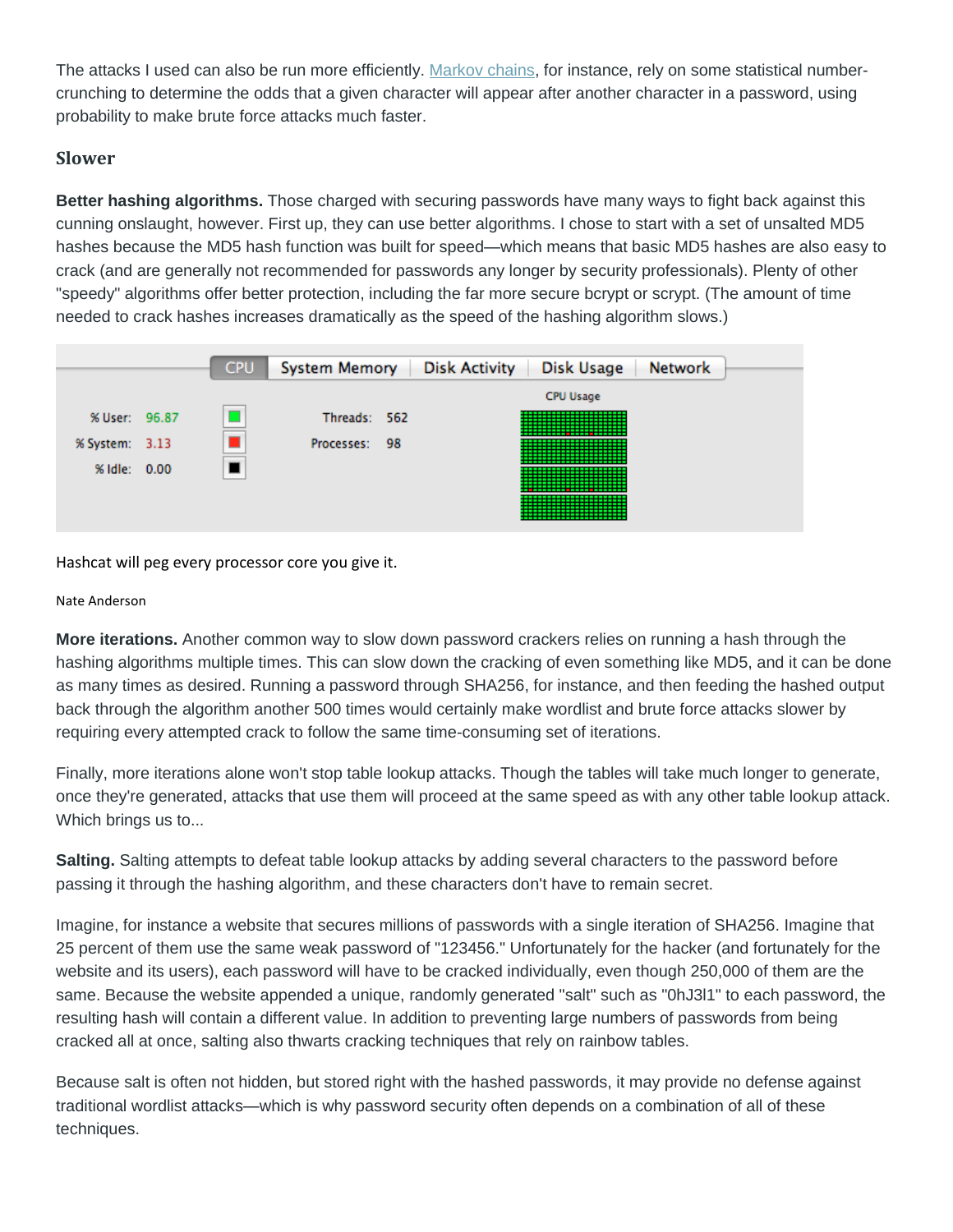**Password length.** Finally, passwords can get longer. This can have a dramatic effect on password cracking times, as noted above, especially if the additional characters are random ("123" hardly counts).

As Robert David Graham puts it, "The thing that most people don't understand about passwords is that brute-force is an exponential problem. The amount of time it takes quickly grows out of all reasonableness.

"People have the misconception that massive increases in performance lead to massive differences in password cracking, but it doesn't really. Moving from my desktop processor to a GPU that's 20 times faster only slightly increases the length of password I'm able to brute-force. Even going to a 1,000 instance Amazon EC2 cluster with super-computer performance doesn't dramatically increase password lengths that I'm able to crack."

His post includes the following graph to show just how quickly additional characters can make brute-forcing impossible.



Additional password characters can thwart even massive computing resources.

Robert David Graham

### **Turning the weapon on myself**

The unsettling experience of cracking so many passwords so easily led me to one final question: how secure were my own key passwords? Opening Terminal in OS X, I created an MD5 hash of my computer account password, which I had not changed in many years:

```
echo -n "password here" | md5
```
I pasted the resulting hash into a text file and ran it through Hashcat, using the RockYou dictionary and the best64.rule variations. It broke in under a second.